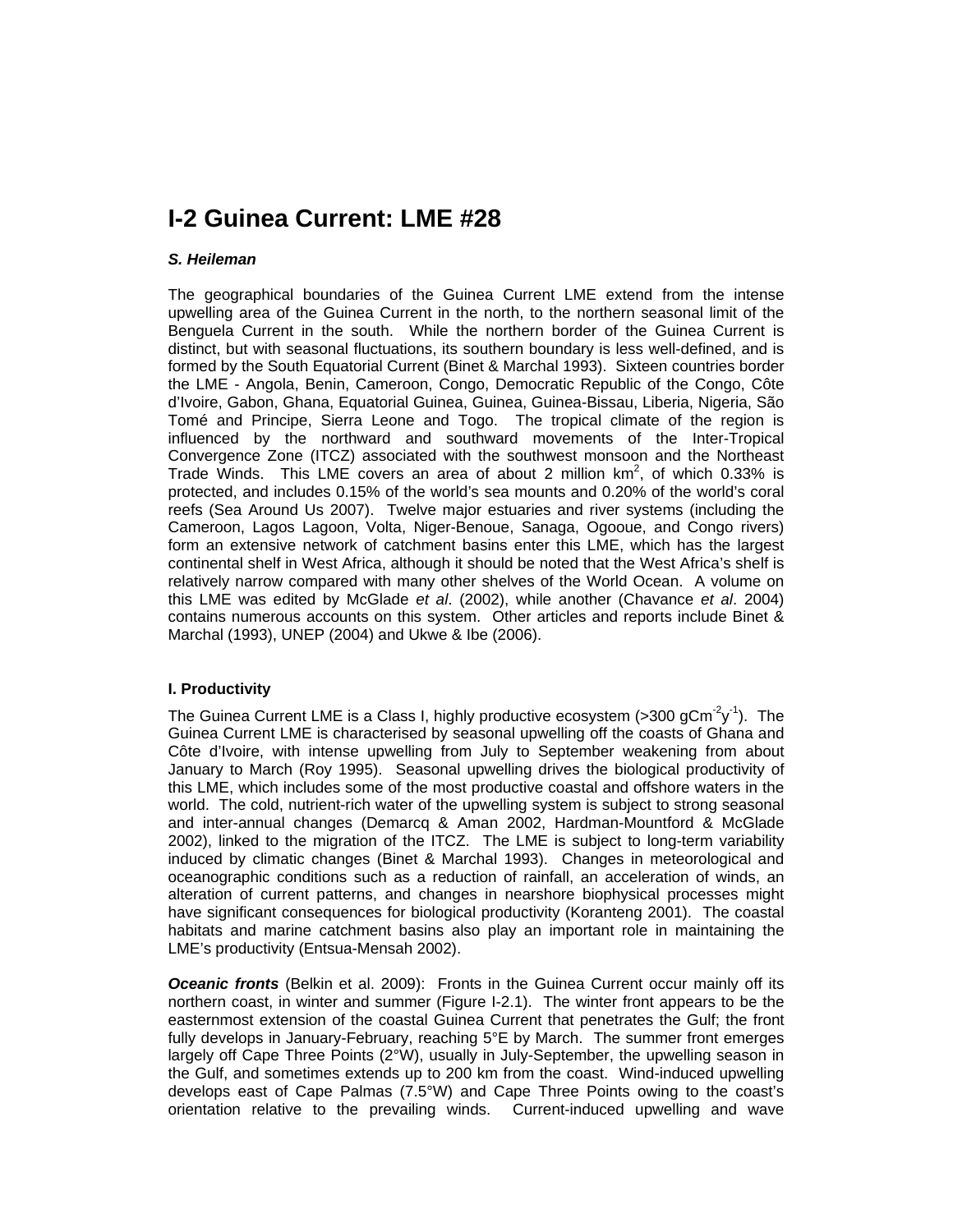propagation also contribute to the observed variability in the Gulf (Ajao & Houghton 1998).



**Figure I-2.1. Fronts of the Guinea Current LME. EF, Equatorial Front; SSF, Shelf-Slope Front (solid line, well-defined path; dashed line, most probable location). Yellow line, LME boundary. After Belkin (2009).**

*Guinea Current LME SST* (after Belkin 2009) Linear SST trend since 1957: 0.58°C.

Linear SST trend since 1982: 0.46°C.

The thermal history of the Guinea Current (Figure 1-2.2) included (1) a relatively stable period until the all-time minimum of 1976; (2) warming until the present at a rate of ~1°C in 30 years. Interannual variability of this LME is rather small, with year-to-year variations of about 0.5°C. The only conspicuous event, the minimum of 1976, cannot be linked to a similar cold event of 1972 in the two adjacent LMEs (Canary Current, Benguela Current) because of the 4-year time lag between the two events, which seems too long for oceanic advective transport of cold anomalies from one LME to another. The only plausible explanation invokes a cold offshore anomaly, probably localized within the equatorial band. Indeed, the North Brazil Shelf LME located on the western end of the equatorial zone saw the all-time SST minimum in 1976, the same year as the all-time minimum in the Guinea Current LME. Since the equatorial zone offers a fast-track conduit for oceanic anomalies, it remains to be seen from high-resolution data if both minima were truly synchronous – hence caused by large-scale (ocean-wide) forcing – or whether this cold anomaly propagated along the equator from one LME to another across the Atlantic Ocean.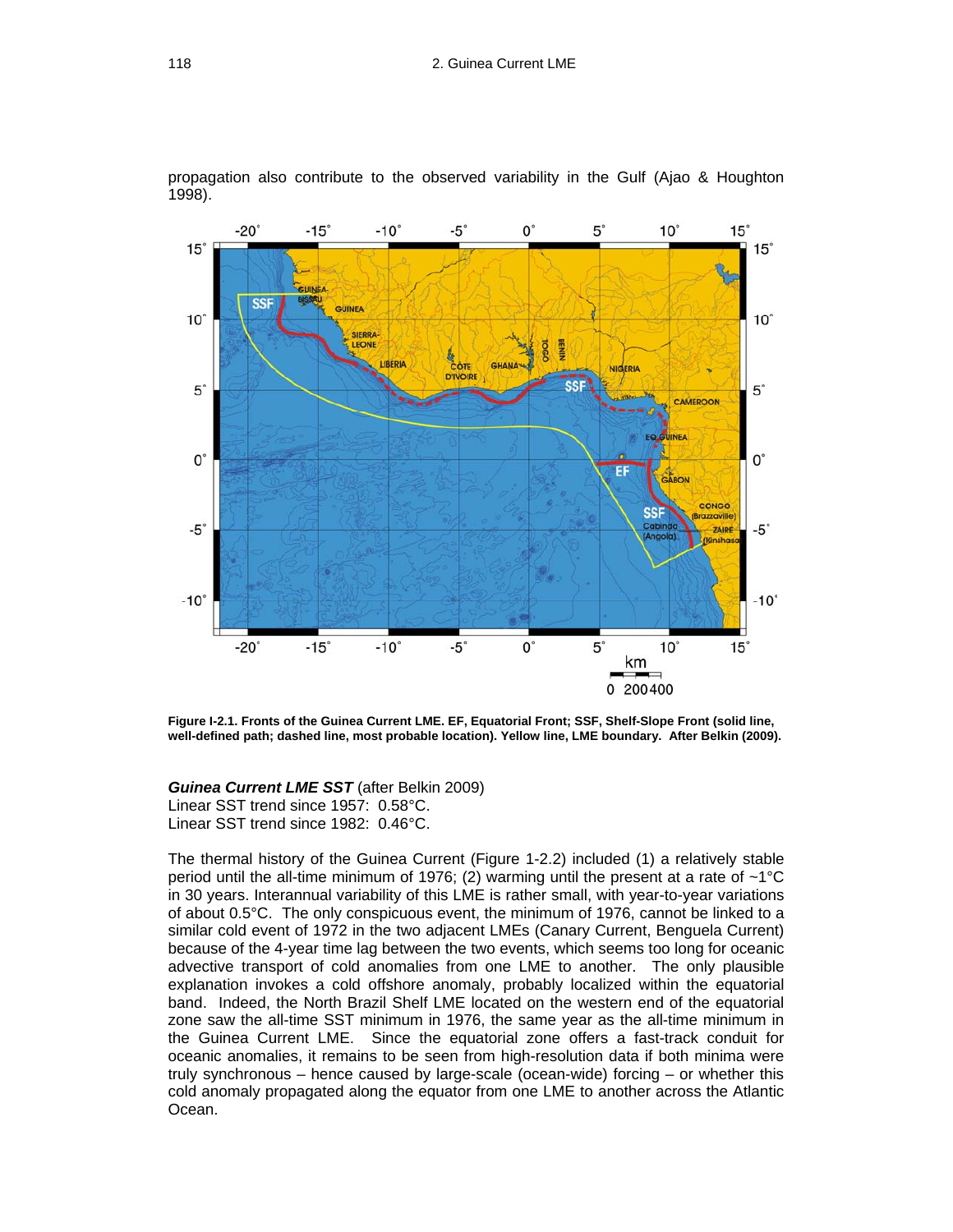The above results are consistent with an analysis of AVHRR SST data from 1982-1991 (Hardman and McGlade, 2002). The latter study has found 1982-1986 and 1987-1990 to be cool and warm periods respectively, with 1984 being exceptionally warm. As can be seen from Hadley data, 1984 was exceeded first by 1988 and then by 1998, when SST reached the all-time maximum probably linked to El-Niño. The SST variability mirrors the upwelling intensity, with strong upwelling in 1982-83, and weak upwelling in 1984 and 1987-1990 (Hardman and McGlade, 2002).



**Figure I-2.2 Guinea Current LME mean annual SST (left) and SST anomalies (right), 1957-2006, based on Hadley climatology. After Belkin (2009).** 

**Guinea Current Trends in Chlorophyll and Primary Productivity:** The Guinea Current LME is a Class I, highly productive ecosystem (>300 gCm<sup>-2</sup>y<sup>-1</sup>).



**Figure I-2.3 Guinea Current LME trends in chlorophyll** *a* **(left) and primary productivity (right), 1998- 2006. Values are colour coded to the right hand ordinate. Figure courtesy of J. O'Reilly and K. Hyde. Sources discussed p. 15 this volume.** 

#### **II. Fish and Fisheries**

The Guinea Current LME is rich in living marine resources. These include locally important resident stocks supporting artisanal fisheries, as well as transboundary straddling and migratory stocks that have attracted large commercial offshore foreign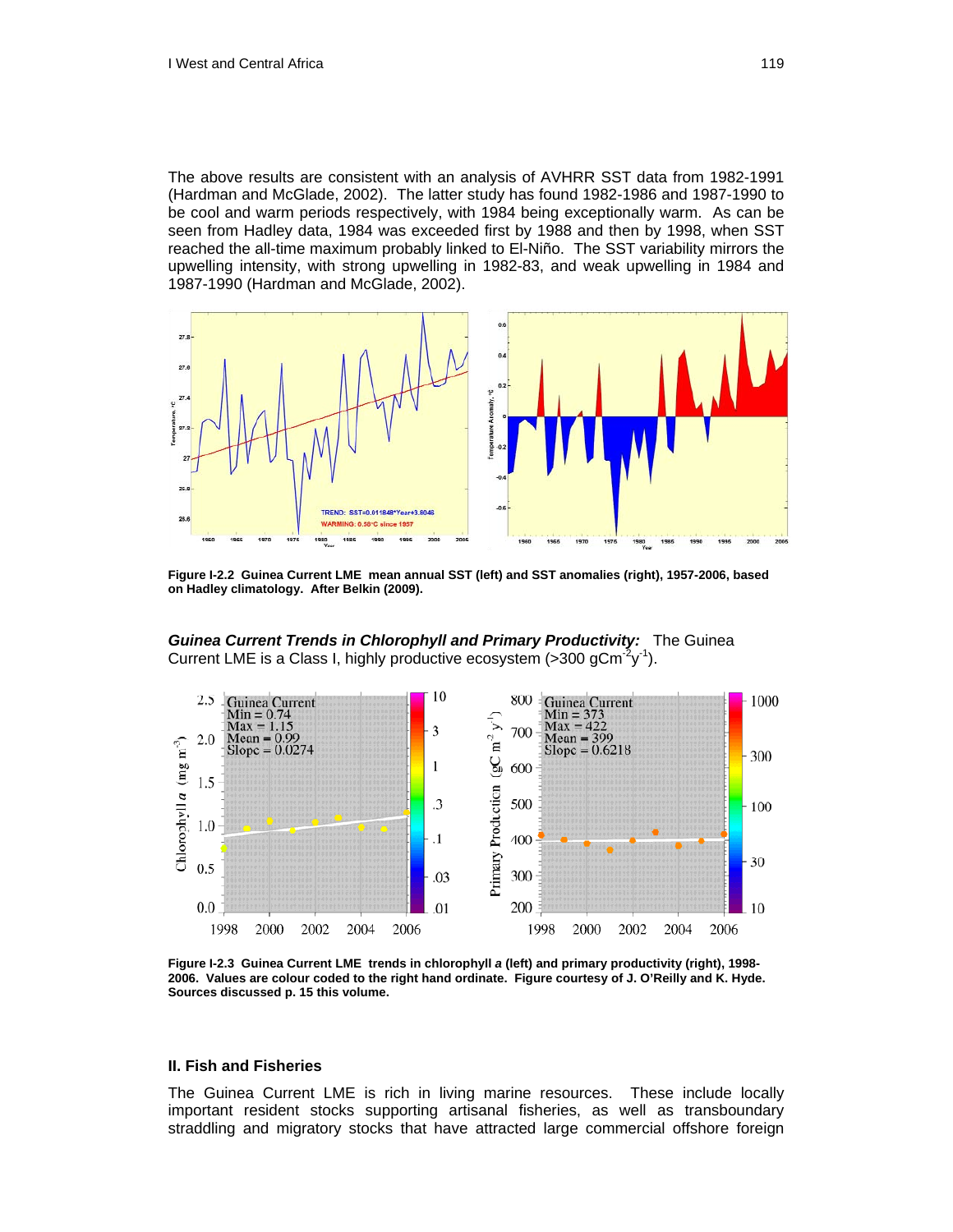fishing fleets. Exploited species include small pelagic fishes (e.g., *Sardinella aurita*, *Engraulis encrasicolus*, *Caranx* spp.), large migratory pelagic fishes such as tuna (*Katsuwonus pelamis*, *Thunnus albacares* and *T*. *obesus*) and billfishes (e.g., *Istiophorus albicans*, *Xiphias gladius*), crustaceans (e.g., *Penaeus notialis*, *Panulirus regius*), molluscs (e.g., *Sepia officinalis hierredda*), and demersal fish (e.g., *Pseudotolithus senegalensis*, *P*. *typus*, *Lutjanus fulgens*) (Mensah & Quaatey 2002). Several fishery resource surveys have been conducted in the LME (Koranteng 1998, Mensah & Quaatey 2002), with the Guinean Trawling Survey conducted in 1963-1964 having been the first large-scale survey in West African waters (Williams 1968). Data from this survey have recently been recovered (Zeller *et al.* 2005).

fishing pressure by foreign and local industrial fleets has placed the fisheries in the LME at risk (Bonfil *et al.*1998; Kacynski & Fluharty 2002). Total reported landings show a series of peaks and troughs, although there has been an overall trend of a steady increase from 1950 to the early 1990, followed by fluctuations with a peak at just over 900,000 tonnes (Figure I-2.4). Due to the poor species breakdown in the official landings statistics, a large proportion of the landings falls in the category named 'mixed groups'. The trend in the value of the reported landings increased to a peak of around US\$ 1 billion (in 2000 US dollars) in 1991 and thereafter declined considerably until the mid 1990s, before recovering to just over US \$800 million (Figure I-2.5). Nigeria and Ghana account for about half of the reported landings in this LME, while European Union countries such as Spain and France, as well as Japan, are among the foreign countries fishing in the LME in recent times. Since the 1960s, high



**Figure I-2.4. Total reported landings in the Guinea Current LME by species (Sea Around Us 2007).**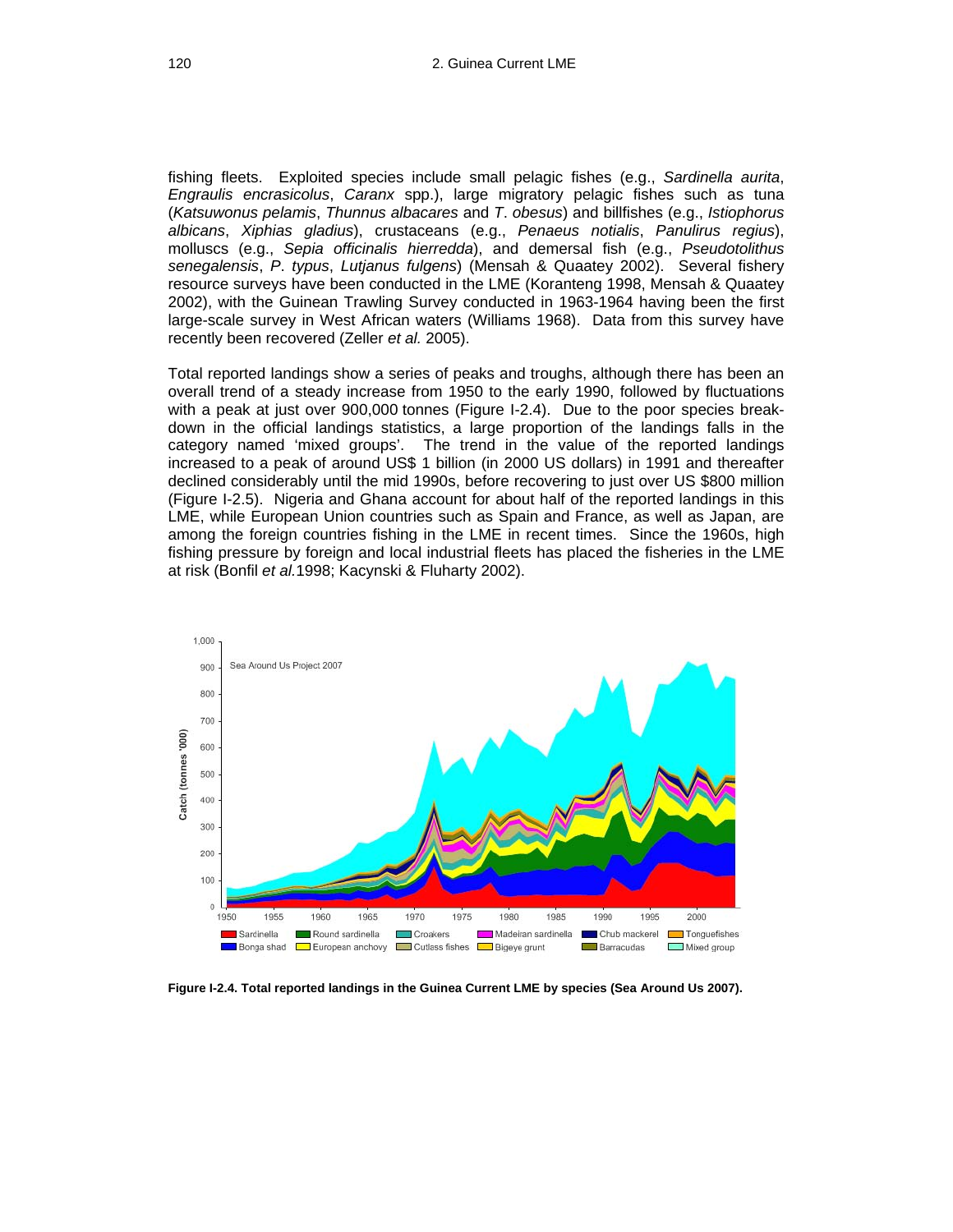

**Figure I-2.5. Value of reported landings in the Guinea Current LME by commercial groups (Sea Around Us 2007).** 

The primary production required (PPR; Pauly & Christensen 1995) to sustain the reported landings in the LME reached 9% of the observed primary production in the early 1990s and has fluctuated between 6 to 9% (Figure I-2.6). Nigeria and Ghana account for the two largest ecological footprints in the LME.



**Figure I-2.6. Primary production required to support reported landings (i.e., ecological footprint) as fraction of the observed primary production in the Guinea Current LME (Sea Around Us 2007). The 'Maximum fraction' denotes the mean of the 5 highest values.** 

Since the mid 1970s, the mean trophic level of the reported landings (i.e., MTI; Pauly & Watson 2005) has declined (Figure I-2.7 top), an indication of a 'fishing down' of the local food webs (Pauly *et al*. 1998). The FiB index, on the other hand, has remained stable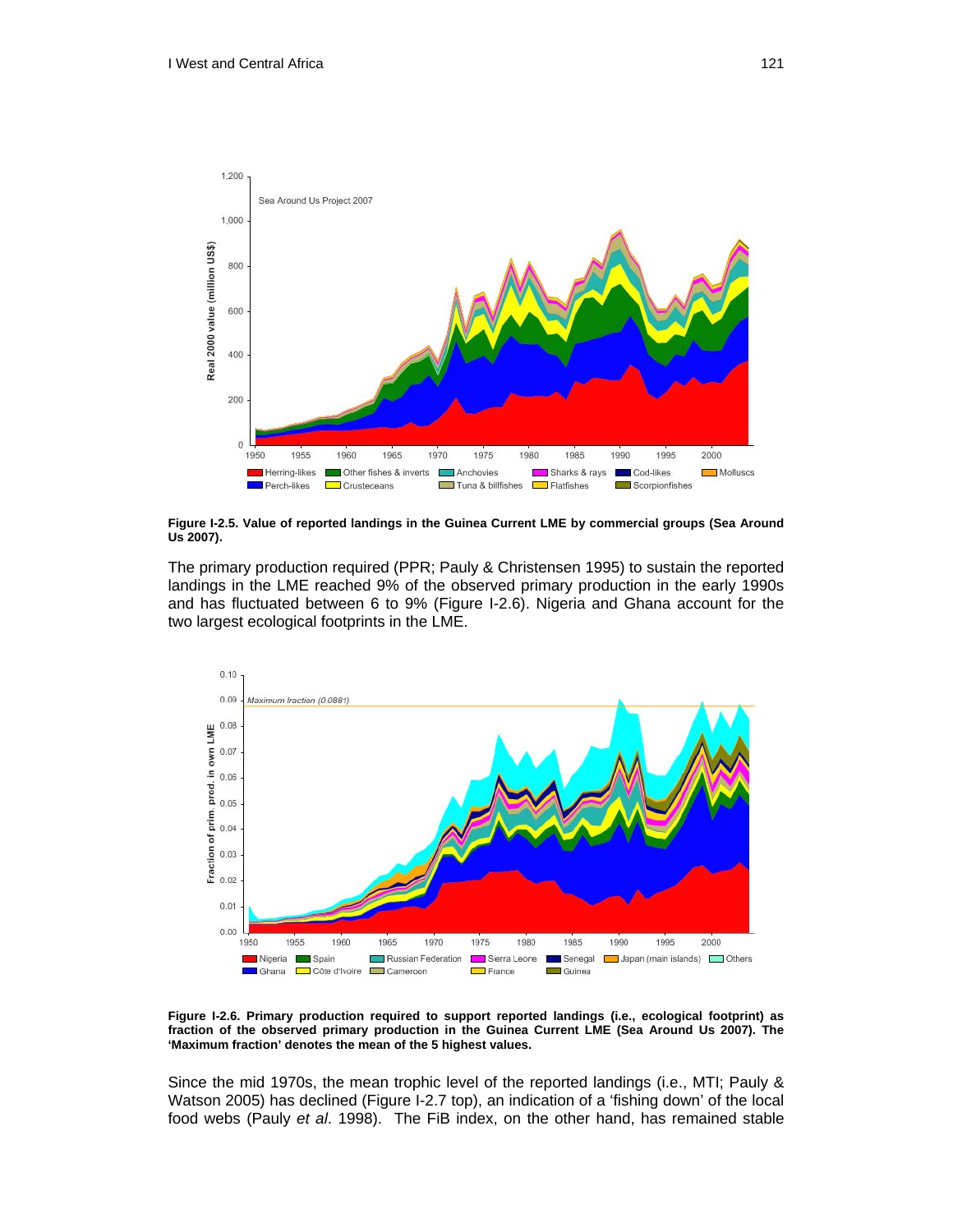(Figure I-2.7 bottom), suggesting that the increase in the reported landings over this period has compensated for the decline in the MTI (Pauly & Watson 2005).



**Figure I-2.7. Trophic level (i.e., Marine Trophic Index) (top) and Fishing-in-Balance Index (bottom) in the Guinea Current LME (Sea Around Us 2007).** 

The Stock-Catch Status Plots show that fisheries on collapsed stocks are rapidly increasing in numbers (Figure I-2.8, top). However, the catch is still overwhelmingly supplied by stocks in the fully exploited category (Figure I-2.8, bottom), which account for just under 30% of the stocks.

While some fish stocks such as skipjack tuna, small pelagic fish in the northern areas of the Gulf of Guinea, and offshore demersal fish and cephalopods are underexploited (Mensah & Quaatey 2002), the level of exploitation was found to be significant in this LME (UNEP 2004). The Guinea Current LME TDA (see Governance) has identified the decline in fish stocks and unsustainable fishing as a major transboundary problem (UNIDO/ UNDP/ UNEP/ GEF/ NOAA 2003) and reviews of the status of the LME's fisheries resources indicate that several fish stocks are either overexploited or close to being fully exploited (Ajayi 1994, Mensah & Quaatey 2002). These include small pelagics and shrimps in the western and central Gulf of Guinea and coastal demersal resources throughout the LME. There is also evidence of depletion of straddling and highly migratory fisheries stocks, with heavy exploitation of yellow-fin and big-eye tunas (Mensah & Quaatey 2002). Overexploitation has resulted in declining stock biomass and catch per unit effort (CPUE), particularly for inshore demersal species, and this decline has been attributed to trawlers operating in inshore areas (Koranteng 2002, Koranteng & Pauly 2004).

The use of small-sized mesh, especially in trawl, purse and beach seine nets is a widespread problem, especially in the central part of the region. This practice leads to excessive bycatch, but because these catches, mainly of juvenile fishes, are generally utilised, they are discarded only in a few fisheries (e.g., the shrimp fishery).Other destructive fishing practices such as the use of explosives and chemicals are also common in the inshore areas (e.g., see Vakily 1993).

There are indications that overexploitation has altered the ecosystem as a whole, with impacts at all levels, including top predators. Species diversity and average size of the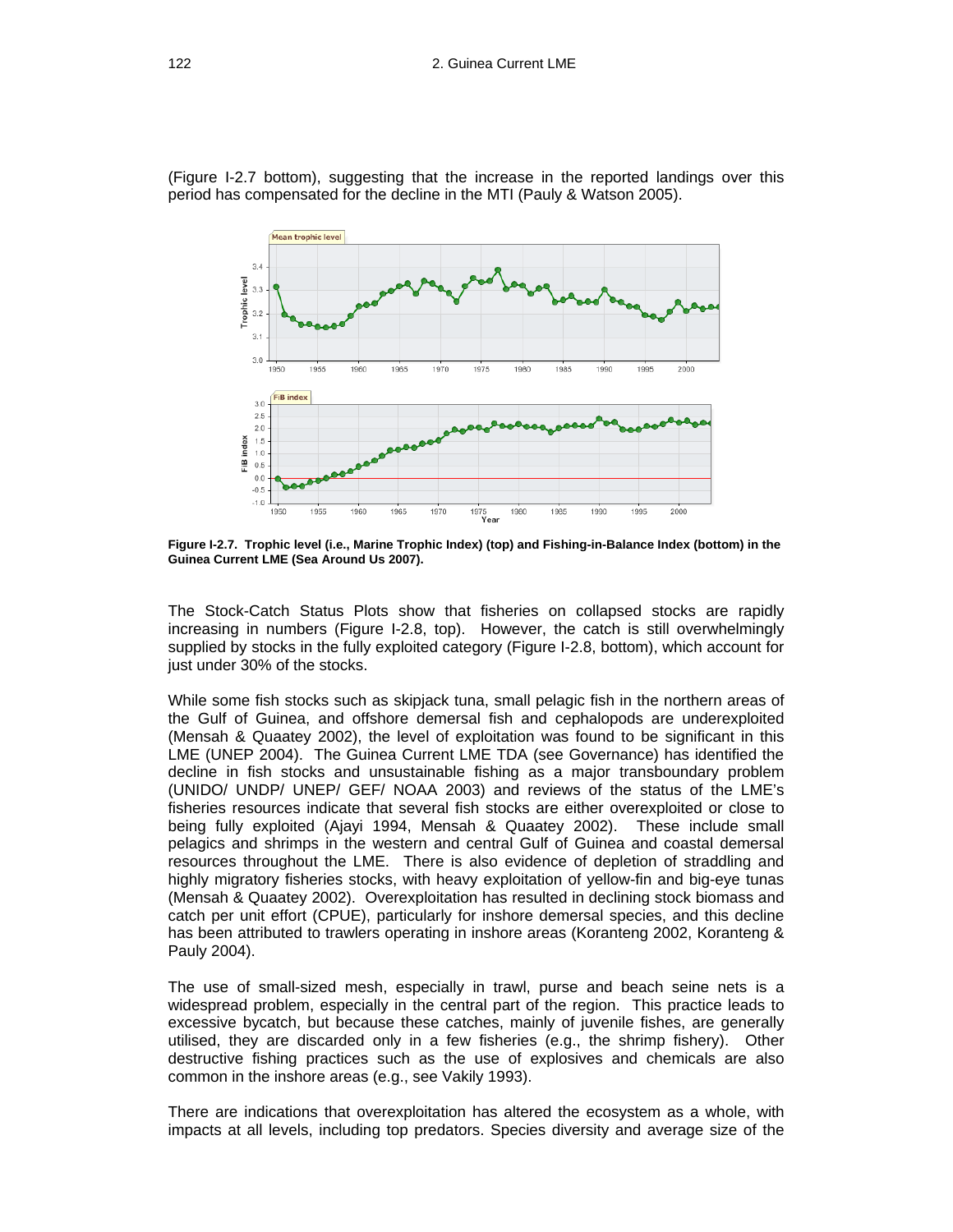most important fish species have declined as a result of overexploitation (Koranteng 2002, FAO 2003). Strong patterns of fish variability in the LME are thought to be related to strong interactions between species or communities, as well as to environmental forcing (Cury & Roy 2002). The influence of environmental variability on fish stock abundance and distribution in the LME has been demonstrated, for example, by Williams (1968), Koranteng *et al*. (1996), and Roy *et al*. (2002). Several oceanographic features that influence fish recruitment have also been identified (Hardman-Mountford & McGlade 2002). For instance, the abundance and distribution of small pelagic fish species are controlled mainly by the intensity of the seasonal coastal upwelling, which also determines the period of the main fishing season (Bard & Koranteng 1995).



**Figure I-2.8. Stock-Catch Status Plots for the Guinea Current LME, showing the proportion of developing (green), fully exploited (yellow), overexploited (orange) and collapsed (purple) fisheries by number of stocks (top) and by catch biomass (bottom) from 1950 to 2004. Note that (n), the number of 'stocks', i.e., individual landings time series, only include taxonomic entities at species, genus or family level, i.e., higher and pooled groups have been excluded (see Pauly** *et al.***, this vol. for definitions).** 

The most significant changes in species abundance are reflected in sardinella (*Sardinella aurita*) and triggerfish (*Balistes capriscus*). The sardinella fishery experienced a collapse in 1973, and was followed by a vast increase in the abundance of triggerfish between 1973 and 1988. The decline of the triggerfish after 1989 was followed by an increase of the sardinella to unprecedented levels during the 1990s (Binet & Marchal 1993, Cury & Roy 2002). Koranteng & McGlade (2002) attributed the almost complete disappearance of the triggerfish after the late 1980s to environmental changes and an upwelling intensification off Ghana and Côte d'Ivoire. The highly variable environment of the Guinea Current LME contributes to uncertainty regarding the status of fisheries stocks and yields which is likely to increase considering the impact of global climate change (UNIDO/UNDP/ UNEP/ GEF/ NOAA 2003). Therefore, environmental variability must be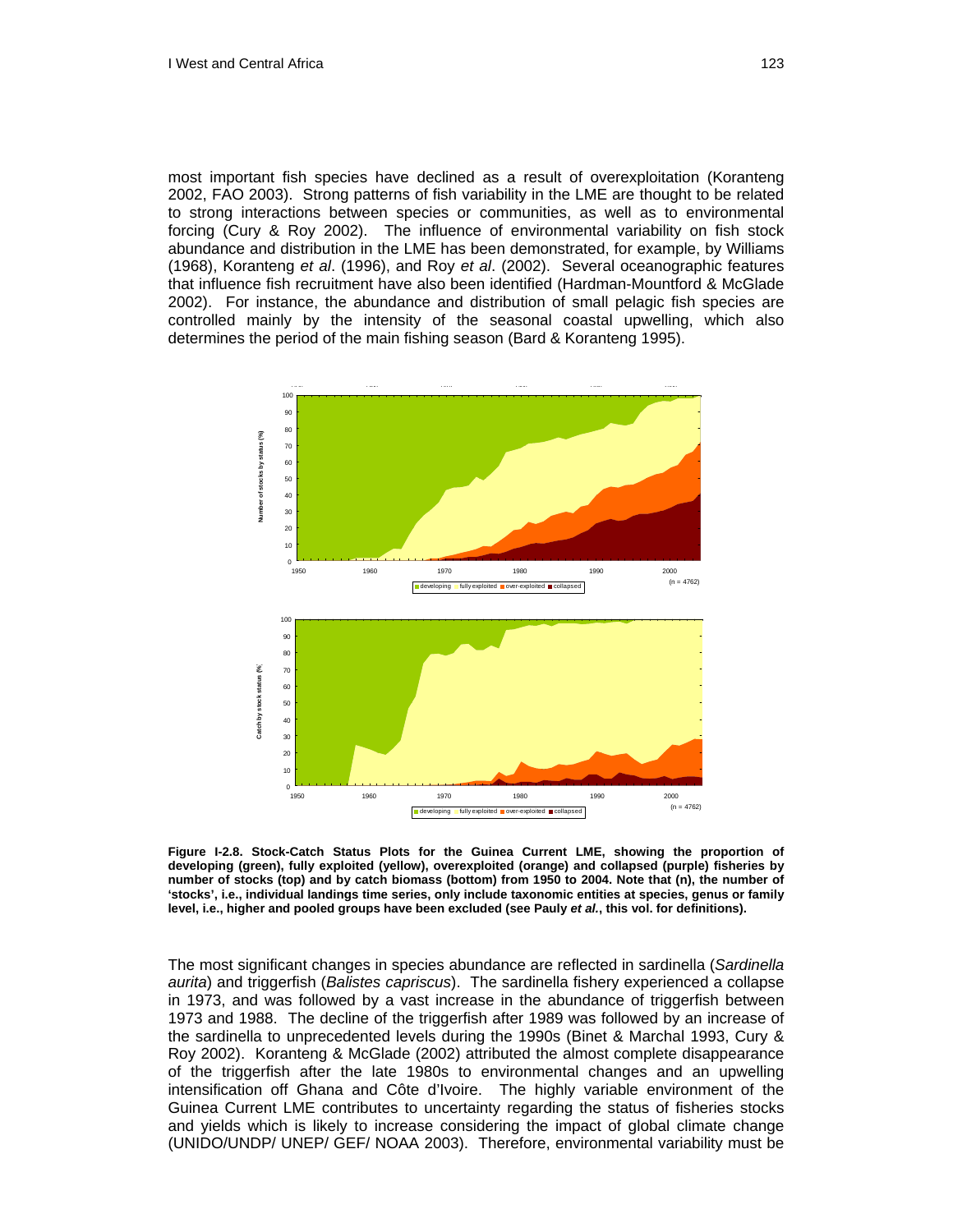considered in the sustainable use and management of the region's fisheries resources. Cooperation among the countries bordering this LME in the management of the fisheries resources would help to improve the fisheries situation in the future.

#### **III. Pollution and Ecosystem Health**

*Pollution:* LMEs have experienced various stresses as a result of the intensification of human activities. The coastal and marine environments of the Guinea Current are seriously polluted in the vicinity of large cities (Scheren & Ibe 2002). An assessment of the state of the environment with respect to the GPA land-based sources of pollution in this region is given by Gordon & Ibe (2006). More than 60% of existing industries are concentrated in the coastal areas and an estimated 47% of the population lives within 200 km of the coast. Pollution from land-based sources is particularly important, and together with sea-based sources, has contributed to a deterioration of water quality in the bordering countries. The TDA has identified the deterioration of water quality from land and sea-based activities as one of the four broad environmental problems in the LME (UNIDO/UNDP/UNEP/GEF/NOAA 2003). Overall, pollution was assessed as moderate, but more serious in coastal hotspots associated with the larger coastal cities (UNEP 2004). Despite being mainly localised, pollution also has transboundary impacts in this LME through the transport of contaminants by wind and water currents along the coast.

Sewage is one of the main sources of coastal pollution in the LME (UNEP 1999) and arises from generally poor treatment facilities and widespread release of untreated sewage into coastal areas (Scheren & Ibe 2002). Microbiological pollution is localised around coastal cities and remains a problem in terms of human health. Organic pollution from domestic, industrial and agricultural wastes has resulted in eutrophication and oxygen depletion in some coastal areas (Awosika & Ibe 1998, Scheren & Ibe 2002). While the incidence of eutrophication is not widespread and tends to be episodic, there are instances of continuous and persistent causes of eutrophication in large coastal water bodies (e.g., the Ebrié Lagoon in Abidjan). The increasing occurrence of HABs is of concern to the bordering countries (Ibe & Sherman 2002). Pollution from solid waste originating from domestic and industrial sources and offshore activities is severe across the entire region, with the enormous bulk of solid waste produced daily being a serious threat. Pollution from suspended solids is moderate along the coast, and arises mainly from soil loss from farms and deforested areas. Although much of the silt is trapped in dams and reservoirs, this has caused extensive siltation of coastal water bodies.

Chemical pollution is serious in coastal hotspots. Some chemical contaminants enter the aquatic environment through the use of pesticides, agro-chemicals including persistent organic pollutants (POPs) and as industrial effluents. Large quantities of residues (e.g., phosphate, mercury, zinc) from mining operations are discharged into coastal waters. Oil production is an important activity in some of the countries, especially Nigeria, and most of these countries have important refineries on the coast, only a few of which have proper effluent treatment plants. Moreover, the LME's coastline lies to the east and downwind of the main oil transport route from the Middle East to Europe. Pollution from spills is significant, and arises mainly from oil spills from production points, loading and discharge points and from shipping lanes. Significant point sources of marine pollution have been detected around coastal petroleum mining and processing areas, releasing large quantities of oil, grease and other hydrocarbon compounds into the coastal waters of the Niger delta and off Angola, Cameroon, Congo and Gabon. It is estimated that about 4 million tonnes of waste oil are discharged annually into the LME from the Niger Delta sub-region (UNIDO/ UNDP/ UNEP/ GEF/ NOAA 2003).Much of the oil found on beaches originates from spills or tank washing discharged from tankers in the region's ports (Portmann *et al*.1989). Because of the wind and ocean current patterns in the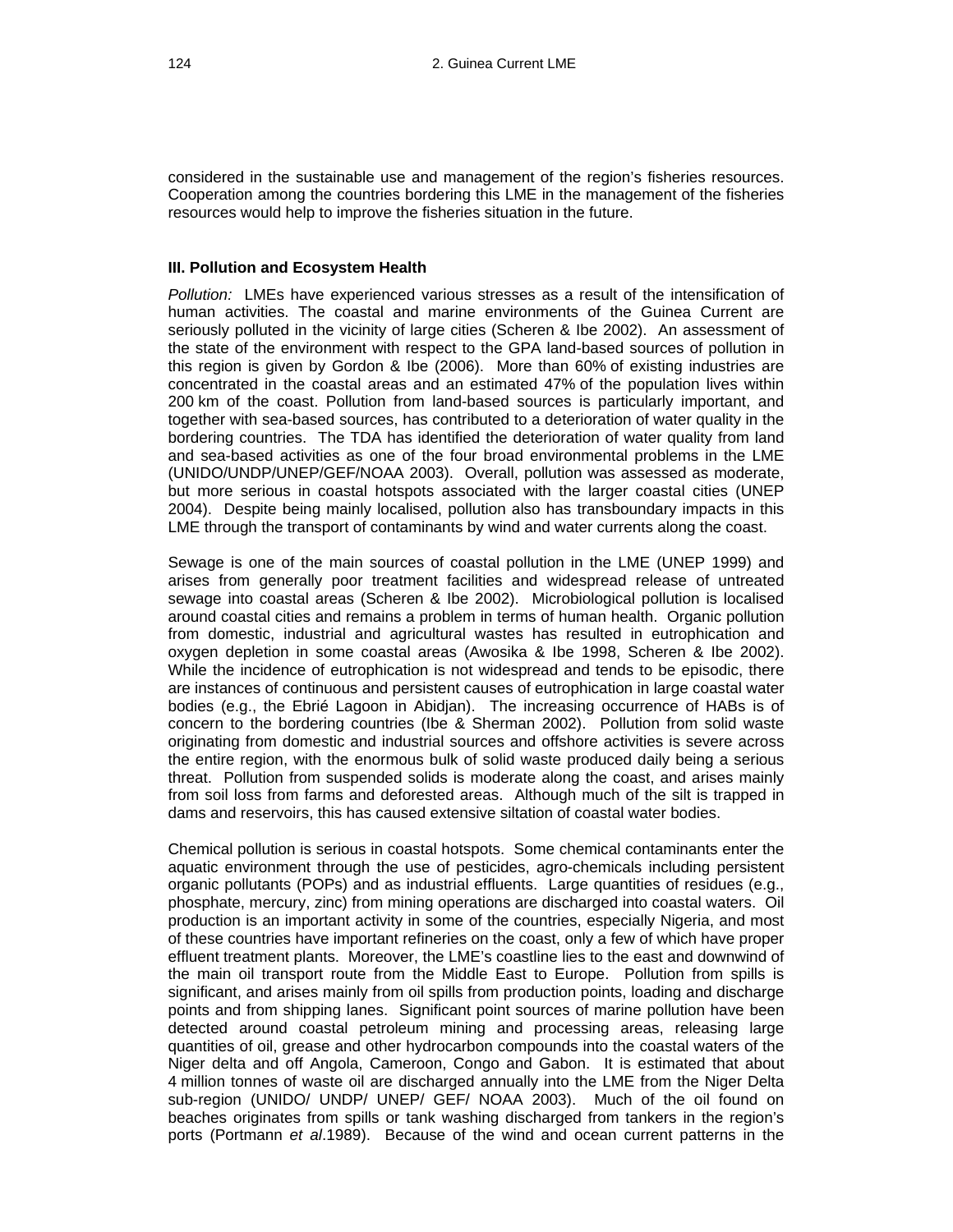Guinea Current LME, any oil spill from the offshore or shore-based petroleum activities could easily become a regional problem.

*Habitat and community modification*: The Guinea Current LME is interspersed with diverse coastal habitats such as lagoons, bays, estuaries and mangrove swamps. Besides being important reservoirs of biological diversity, these habitats provide spawning and breeding grounds for many fish, including transboundary species and shellfish in the region, and therefore are the basis for the regenerative capacity of the region's fisheries (Ukwe *et al*. 2001). Both anthropogenic activities and natural processes threaten these habitats. Although this is mainly localised, there are transboundary impacts related to migratory and straddling fish stocks that may use these habitats as spawning and nursery grounds.

It is estimated that 30% of habitat modification has been caused by natural processes, including erosion and sedimentation due to wave action and strong littoral transport. Coastal erosion is the most prevalent coastal hazard in the LME. Human activities, on the other hand, are thought to be largely responsible for habitat modification in this LME (UNEP 1999). Habitat and biodiversity loss due to hydrocarbon exploration and exploitation is significant. Many coastal wetlands have been reclaimed for residential and commercial purposes, with accompanying loss of wetland flora and fauna. The introduction of exotic species is also recognised as a transboundary problem (UNIDO/UNDP/UNEP/GEF/NOAA 2003).

Mangroves and estuaries have suffered the most losses, followed by sandy foreshores and lagoons. The LME has large expanses of mangrove forests (the mangrove system of the Niger Delta is the third largest in the world). However, these mangrove forests are under pressure from over-cutting, conversion into agricultural farms or saltpans, erosion, salinity changes, and other anthropogenic impacts (e.g., pollution). About 60% of Guinea's original mangroves and nearly 70% of the original mangrove vegetation of Liberia is estimated to be lost (Macintosh & Ashton 2002). The grass *Paspalum vaginatum* is replacing the original mangrove vegetation in these countries. In other areas the extent of mangrove destruction is: 45% in the Lake Nokoue area (Benin), 33% in the Niger delta (Nigeria), 28% in the Warri Estuary (Cameroon) and 60% in Côte d'Ivoire. Dam construction has led to reduction of freshwater and sediment discharge in the lower estuarine reaches of the rivers and altered the extent of intrusion of the estuarine salt wedge inland. This has important ecological effects on the flora and fauna of the coastal habitats.

Climate change is expected to also lead to habitat modification and loss. The IPCC (2001) has reported that Africa is highly vulnerable to climate change and sea level rise. Studies conducted in Nigeria estimated that over 1,800  $km^2$ , or 2% of Nigeria's coastal zone, and about 3.68 million people would be at risk from a 1 m rise in sea level (Awosika et al. 1992). Moreover, Nigeria could lose over 3,000 km<sup>2</sup> of coastal land from floods and coastal erosion by the end of the 21<sup>st</sup> Century. Sea level rise would result in modification or loss of flora, fauna and biodiversity in flooded lands and coastal habitats, particularly in brackish waters (Ibe & Ojo 1994).

The LME is an important reservoir of marine biological biodiversity and has natural resources of global significance. Green, leatherback, hawksbill, loggerhead and olive ridley turtles are found in the LME. The LME is also inhabited by marine mammals (whales, dolphins, and manatees), among which are the Atlantic humpback dolphin and the African manatee, both of which appear on the IUCN Red List of endangered species (IUCN 2002). The humpbacked dolphin is classified as highly endangered and the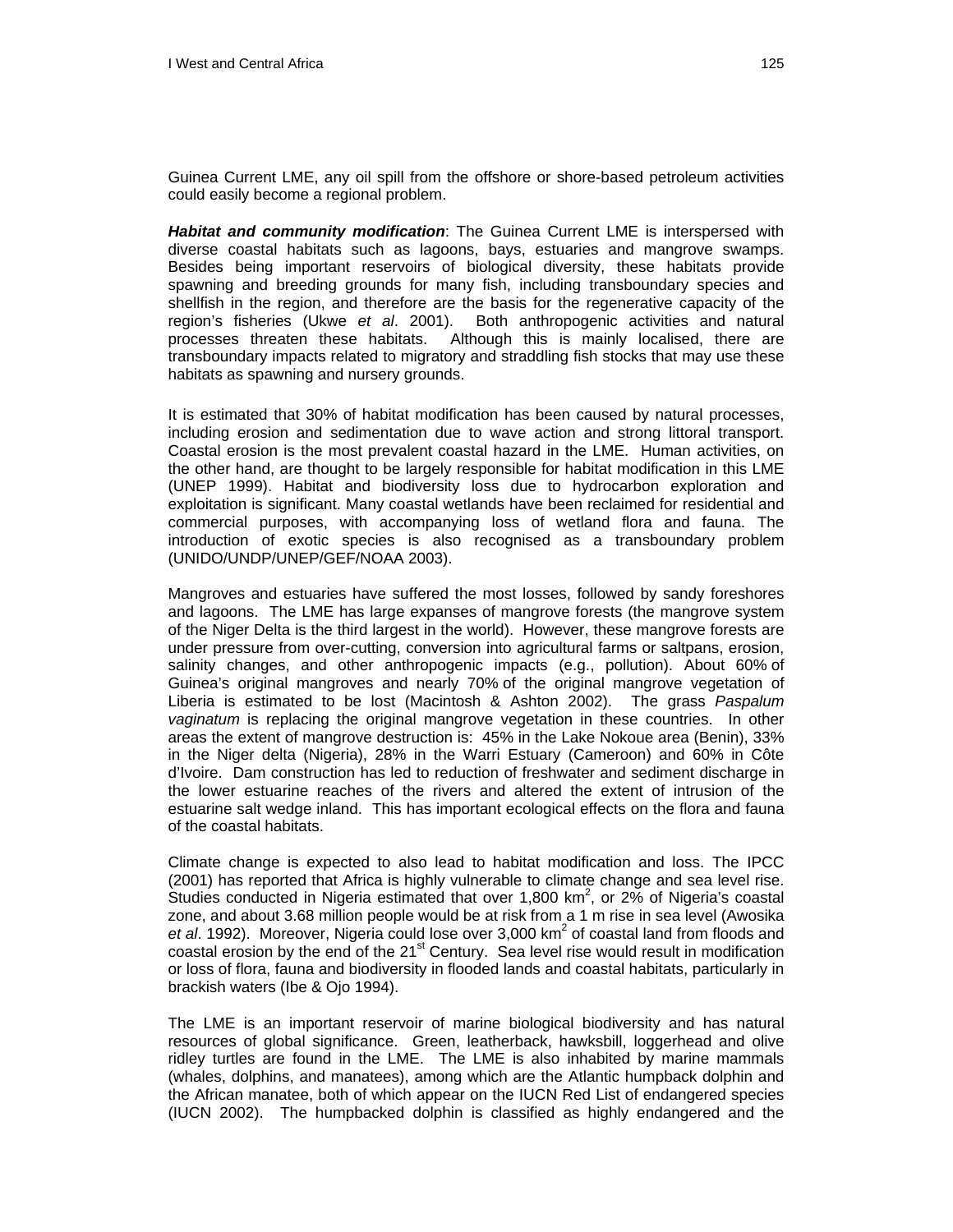African manatee as vulnerable under the Convention on International Trade of Endangered Species (CITES).

#### **IV. Socioeconomic Conditions**

The 16 countries bordering the Guinea Current LME have an estimated total population of 300 million. At the present rate of population growth, this is expected to double in 20- 25 years. Approximately 47% of the people live within 200 km of the coast (GIS analysis based on ORNL 2003). Rapid expansion of coastal populations with areas of high population densities has resulted from high population growth rates and movements between rural and urban areas (UNEP 1999). In addition, many of the region's poor are crowded in the coastal areas for subsistence activities such as fishing, farming, sand and salt mining and production of charcoal.

The Guinea Current LME and its natural resources represent a source of economic and food security for the bordering countries. In addition to being of major importance for food security in this region, fisheries also provide employment for thousands of people and are a substantial source of foreign exchange for countries such as Angola, Côte d'Ivoire, Ghana, and Guinea. A large proportion of the population could potentially be affected by overexploitation of fisheries (UNEP 2004). A reduction in the size and quality of the fish catch has widespread socioeconomic impacts, since more than 500,000 men and women along the coast from Mauritania to Cameroon are employed in the artisanal fishery (Bortei-Doku Aryeetey 2002). In Ghana, the national fish requirement has been estimated at 794,000 tonnes for a population of about 17.9 million, but fisheries production in 1998 achieved only 57% of the required volume (Akrofi 2002).

Over the past three decades, there has been evidence of reduced economic returns, loss of employment and user conflicts between artisanal and large commercial trawlers for access to the fishery resources (ACOPS/UNEP 1998). Côte d'Ivoire reported losses of about US\$80 million in 1998 due to decreased fishing activities. This loss was attributed to the degradation of the coastal zone and its resources (GEFMSP/ACOPS/UNESCO 2001). The overexploitation of transboundary and migratory fish by offshore foreign fleets is having a detrimental effect on artisanal fishermen as well as on those coastal communities that depend on the near-shore fisheries resource for food. Local communities are at risk if artisanal fishing cannot proceed. This becomes particularly serious in the context of exploding demographics in the coastal areas and the fact that most of the fish catch is exported out of the region where all the countries, except Gabon, were classified by the FAO as Low Income Food Deficit Countries in 1998 (FAO 2002).

The socioeconomic impacts of pollution and habitat degradation include loss of recreational resources, pollution of food sources, decline in living coastal resources, and subsequent loss of subsistence livelihoods and reduction in food security and economic activity. In addition, increased pressure on governments to produce alternative livelihoods, and political instability at local or national levels may also arise. Coastline erosion also causes some concern because of the threat to coastal settlements, tourist infrastructure, agricultural and recreational areas, harbour and navigation structures, and oil producing and export handling facilities. The costs of coastal protection and habitat restoration can be high. For example, the restoration of the Korle Lagoon in Ghana has cost the government nearly US\$65 million (Government of Ghana 2000). Public health risks from the presence of sewage pathogens and HABs are of concern. The cost of treatment of water-borne diseases is significant. For example, the Korle Lagoon Ecological Restoration Project (Government of Ghana 2000) estimated the cost of treatment to range from US\$10 to US\$50 per person, depending on the duration and intensity of the disease.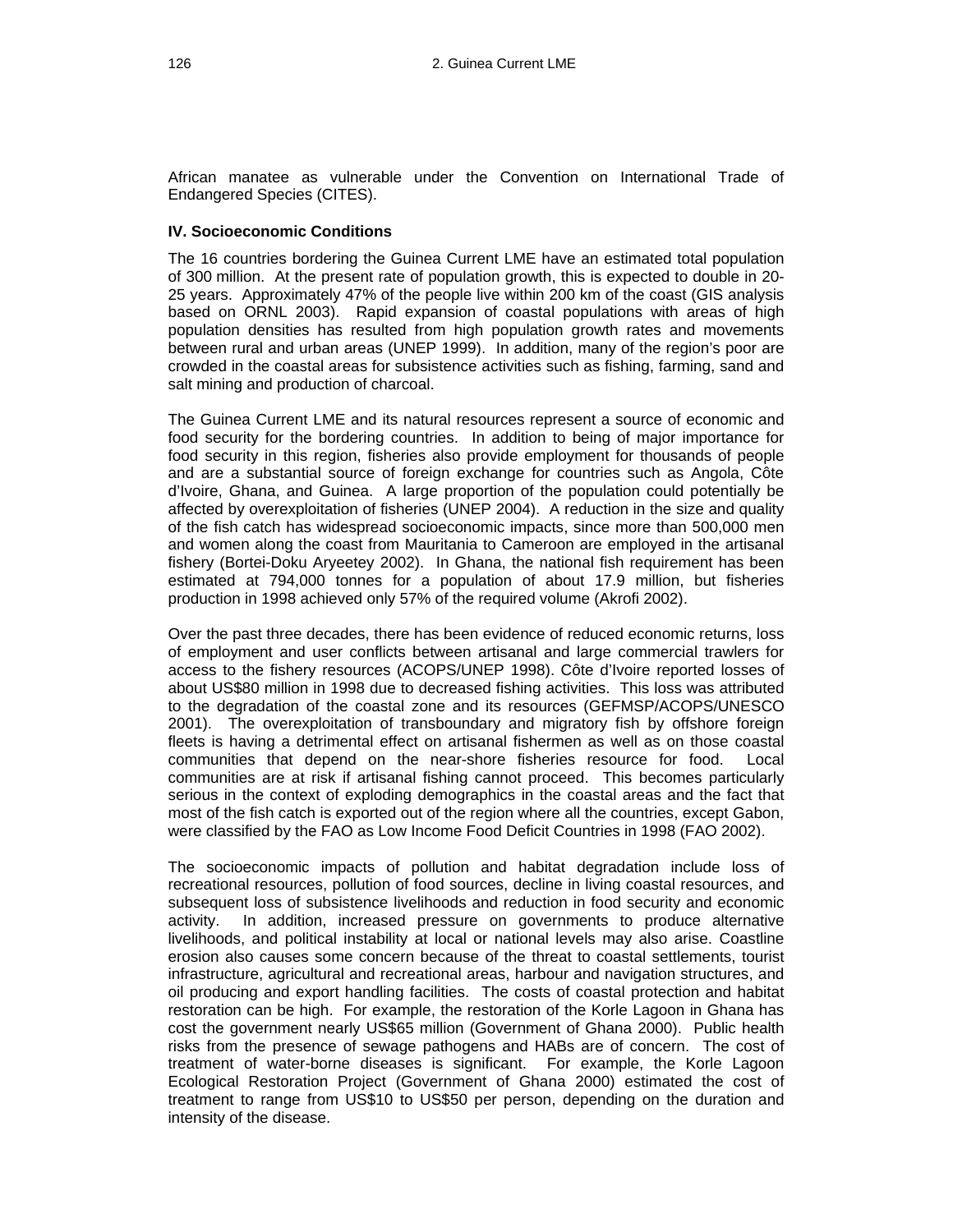#### **V. Governance**

The countries bordering the Guinea Current LME participate in numerous bodies that work together on various aspects of coastal degradation and protection of living marine resources. The LME comes under the UNEP Regional Seas Programme for the West and Central Africa Region (see the Benguela Current LME for more information). They have adopted several international environmental conventions and agreements, among which is the Abidjan Convention and the Dakar Convention.

Mechanisms to provide regional collaboration on transboundary issues in the form of a regional coordination unit, and regionally agreed environmental quality standards and monitoring protocols and methods have been limited. These and other environmental issues are being addressed through joint projects. The GEF-supported Guinea Current Large Marine Ecosystem Project (Ibe & Sherman 2002, Ukwe *et al*. 2006) is an ecosystem-based effort to assist countries adjacent to the Guinea Current LME to achieve environmental and resource sustainability by shifting from short-term sectordriven management objectives to a longer-term perspective and from managing commodities to sustaining the production potential for ecosystem-wide goods and services (www.chez.com/gefgclme/). The pilot phase of this project (Water Pollution Control and Biodiversity Conservation in the Gulf of Guinea Large Marine Ecosystem) involved Côte d'Ivoire, Ghana, Togo, Benin, Nigeria and Cameroon, and ended in November, 1999. In 1998, the Ministerial Committee of this pilot project signed the Accra Declaration on Environmentally Sustainable Development of the Guinea Current LME, as an expression of their common political will for the sustainable development of marine and coastal areas of the Gulf of Guinea.

The second phase of this project 'Combating Living Resource Depletion and Coastal Area Degradation in the Guinea Current LME through Ecosystem-based Regional Actions', has extended the pilot phase to include 10 additional countries (Angola, Congo Brazzaville, Congo-Kinshasa, Equatorial Guinea, Gabon, Guinea, Guinea-Bissau, Liberia, São Tomé and Príncipe, and Sierra Leone). This phase includes the preparation of a TDA and a SAP. A project goal is to build capacity of the countries to work jointly and in concert with other nations, regions and with GEF projects in West Africa to define and address priority transboundary environmental issues within the framework of their existing responsibilities under the Abidjan Convention and the UNEP Regional Seas Programme. The Ministers of Environment of Angola, Benin, Cameroon, Congo, Côte d'Ivoire, Democratic Republic of Congo, Equatorial Guinea, Gabon, Ghana, Guinea, Guinea Bissau, Liberia, Nigeria, Sao Tome and Principe, Sierra Leone and Togo, gathered in Abuja, Nigeria, 21 – 22 September, 2006 on the occasion of the First Meeting of Ministers responsible for the implementation of the Guinea Current Large Marine Ecosystem (GCLME) Project; the Ministers signed the Abuja Declaration on 22 September, establishing the framework for an Interim Guinea Current Commission. The Interim Commission was brought into force on 22 September 2006 in Abuja, Nigeria, and is presently operating from Accra, Ghana. The focus of the Interim Commission is on achieving sustainable development through integration of environmental concerns in planning,accounting and budgeting, building capacity through multi-sector participation, management of transboundary water bodies and living resources of land, forests and biodiversity conservation, and development of information and data exchanges.

## **References**

ACOPS/UNEP (1998). Background Papers to the Conference on Cooperation for the Development and protection of the Coastal and Marine Environment in Sub-Saharan Africa, 30 November-4 December 1998, Cape Town, South Africa.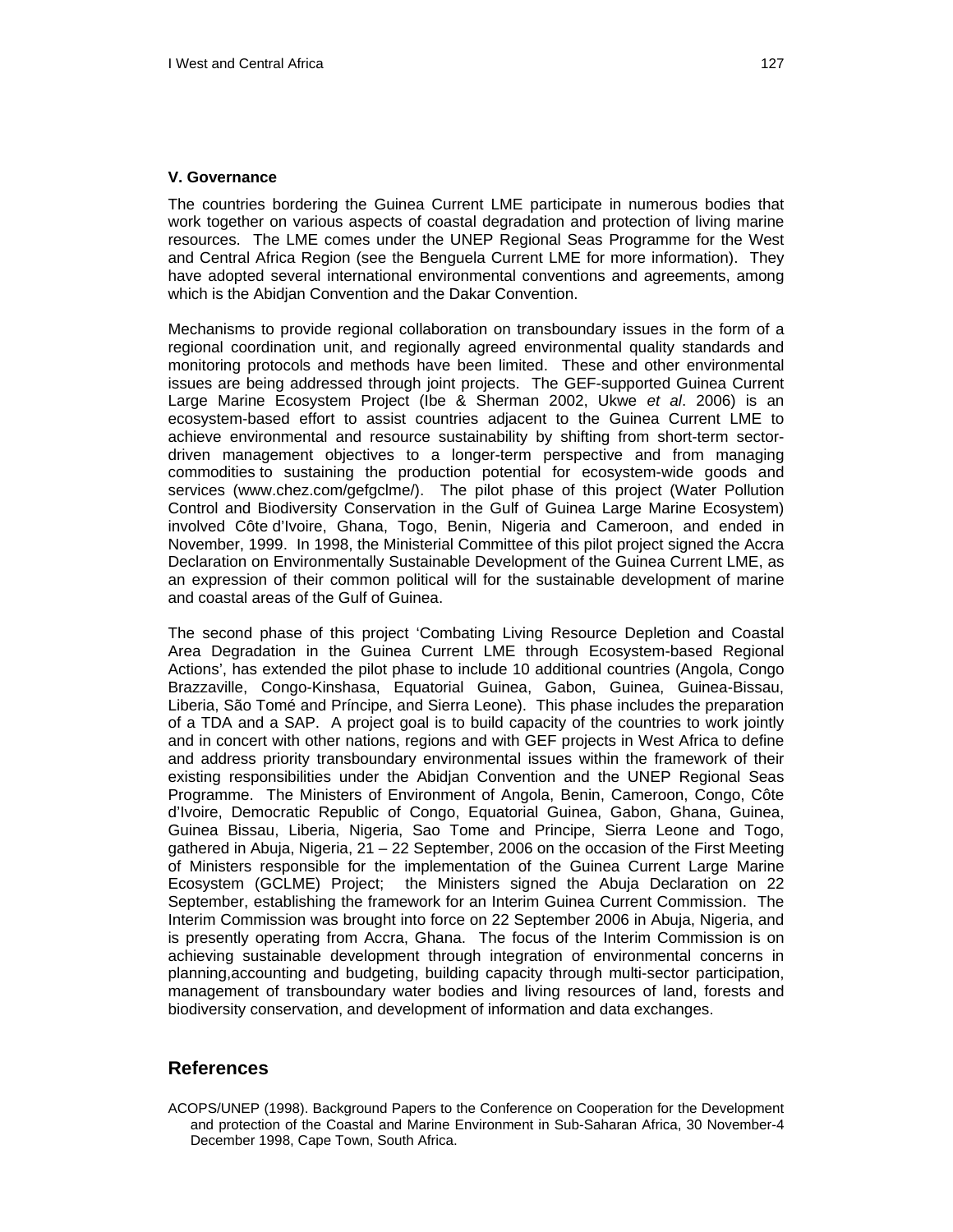- Ajao, E. A. and Houghton, R.W. (1998). Coastal ocean of Equatorial West Africa from 10°N to 10°S. p 605-630 in: Robinson, A.R. and Brink, K.H. (eds). The Sea, Vol. II: The Global Coastal Ocean, Regional Studies and Syntheses. John Wiley and Sons, New York, U.S.
- Ajayi, T.O. (1994). The Status of Marine Fishery Resources of the Gulf of Guinea, in: Proceedings of the 10th Session Food and Agricultural Organisation of the United Nations, CECAF, 10-13 October 1994, Accra, Ghana.
- Akrofi, J.D. (2002). Fish utilisation and marketing in Ghana: State of the art and future perspective, p 345-354 in: McGlade, J., Cury, P. Koranteng, K. and Hardman-Mountford, N.J. (eds), The Gulf of Guinea Large Marine Ecosystem: Environmental Forcing and Sustainable Development of Marine Resources. Elsevier, The Netherlands.
- Awosika, L.F. and Ibe, C.A. (1998). Geomorphic features of the Gulf of Guinea shelf and littoral drift dynamics, p 21-27 in: Ibe, A.C., Awosika, L.F. and Aka, K. (eds). Nearshore Dynamics and Sedimentology of the Gulf of Guinea. IOC/UNIDO. CEDA Press, Cotonou, Benin.
- Awosika, L.F., French, G.T. Nicholls, R.J. and Ibe, C.A. (1992). The impacts of sea level rise on the coastline of Nigeria, in: O'Callahan, J. (ed). Global Climate Change and the Rising Challenge of the Sea. Proceedings of the IPCC Workshop at Margarita Island, Venezuela, 9–13 March 1992. National Oceanographic and Atmospheric Administration, Silver Spring, U.S.
- Bard, F. and Koranteng, K.A. eds. (1995). Dynamique et Usage des Ressources en Sardinelles de l'Upwelling Cotier du Ghana et de la Cote d'Ivoire. ORSTOM Edition, Paris.
- Belkin, I.M. (2009) Rapid warming of Large Marine Ecosystems. Progress in Oceanography, in press.
- Belkin, I.M., Cornillon, P.C. and Sherman K. (2009). Fronts in Large Marine Ecosystems of the world's oceans. Progress in Oceanography, in press.
- Binet, D. and Marchal, E. (1993). The large marine ecosystem of shelf areas in the Gulf of Guinea: Long-term variability induced by climatic changes, p 104-118 in: Sherman, K., Alexander, L.M. and Gold, B. (eds), Large Marine Ecosystems: Stress, Mitigation, and Sustainability. AAAS, Washington D.C., U.S.
- Bonfil, R., Munro, G., Sumaila, U.R., Valtysson, H., Wright, M., Pitcher, T., Preikshot, D., Haggan, N. and Pauly, D. (1998). Impacts of distant water fleets: an ecological, economic and social assessment. Fisheries Centre Research Reports 6(6).
- Bortei-Doku Aryeetey, E. (2002). Socioeconomic aspects of artisanal marine fisheries management in West Africa, p 323-344 in: McGlade, J., Cury, P. Koranteng, K. and Hardman-Mountford, N.J. (eds), The Gulf of Guinea Large Marine Ecosystem: Environmental Forcing and Sustainable Development of Marine Resources. Elsevier, The Netherlands.
- Chavance, P., Ba, M., Gascuel, D., Vakily, M. and Pauly, D. (eds). (2004). Pêcheries maritimes, écosystèmes et sociétés en Afrique de l'Ouest : un demi-siècle de changement. Actes du symposium international, Dakar - Sénégal, 24-28 juin 2002. Office des publications officielles des communautés Européennes, XXXVI, collection des rapports de recherche halieutique ACP-UE 15, 532 p. + Appendices.
- Cury, P. and Roy, C. (2002). Environmental forcing and fisheries resources in Cote d'Ivoire and Ghana: Did something happen? p 241-260 in: McGlade, J., Cury, P. Koranteng, K. and Hardman-Mountford, N.J. (eds), The Gulf of Guinea Large Marine Ecosystem: Environmental Forcing and Sustainable Development of Marine Resources. Elsevier, The Netherlands.
- Demarcq, H. and Aman, A. (2002). A multi-data approach for assessing the spatio-temporal variability of the Ivorian-Ghanaian coastal upwelling – Understanding pelagic fish stock dynamics, p 83-92 in: McGlade, J., Cury, P. Koranteng, K. and Hardman-Mountford, N.J. (eds), The Gulf of Guinea Large Marine Ecosystem: Environmental Forcing and Sustainable Development of Marine Resources. Elsevier, The Netherlands.
- Entsua-Mensah, M. (2002). The Contribution of Coastal Lagoons to the Continental Shelf Ecosystem of Ghana, p 161-169 in: McGlade, J., Cury, P. Koranteng, K. and Hardman-Mountford, N.J. (eds), The Gulf of Guinea Large Marine Ecosystem: Environmental Forcing and Sustainable Development of Marine Resources. Elsevier, The Netherlands.
- FAO (2002). Low Income Food Deficit Countries. www.fao.org/ NEWS/FACTFILE/FF9607-e.htm
- FAO (2003). Trends in Oceanic Captures and Clustering of Large Marine Ecosystems—2 Studies Based on the FAO Capture Database. FAO Fisheries Technical Paper 435.

GEFMSP/ACOPS/UNESCO (2001). Sub-Saharan Africa Project, National Report of Côte d'Ivoire.

Gordon, C. and Ibe, C. (2006). West and Central Africa, p 5-28 in: UNEP/GPA (2006), The State of the Marine Environment: Regional Assessments. UNEP/GPA, The Hague.

Government of Ghana (2000). Korle Lagoon Ecological Restoration Project, EIA (2000). Ministry of Works and Housing, Ghana.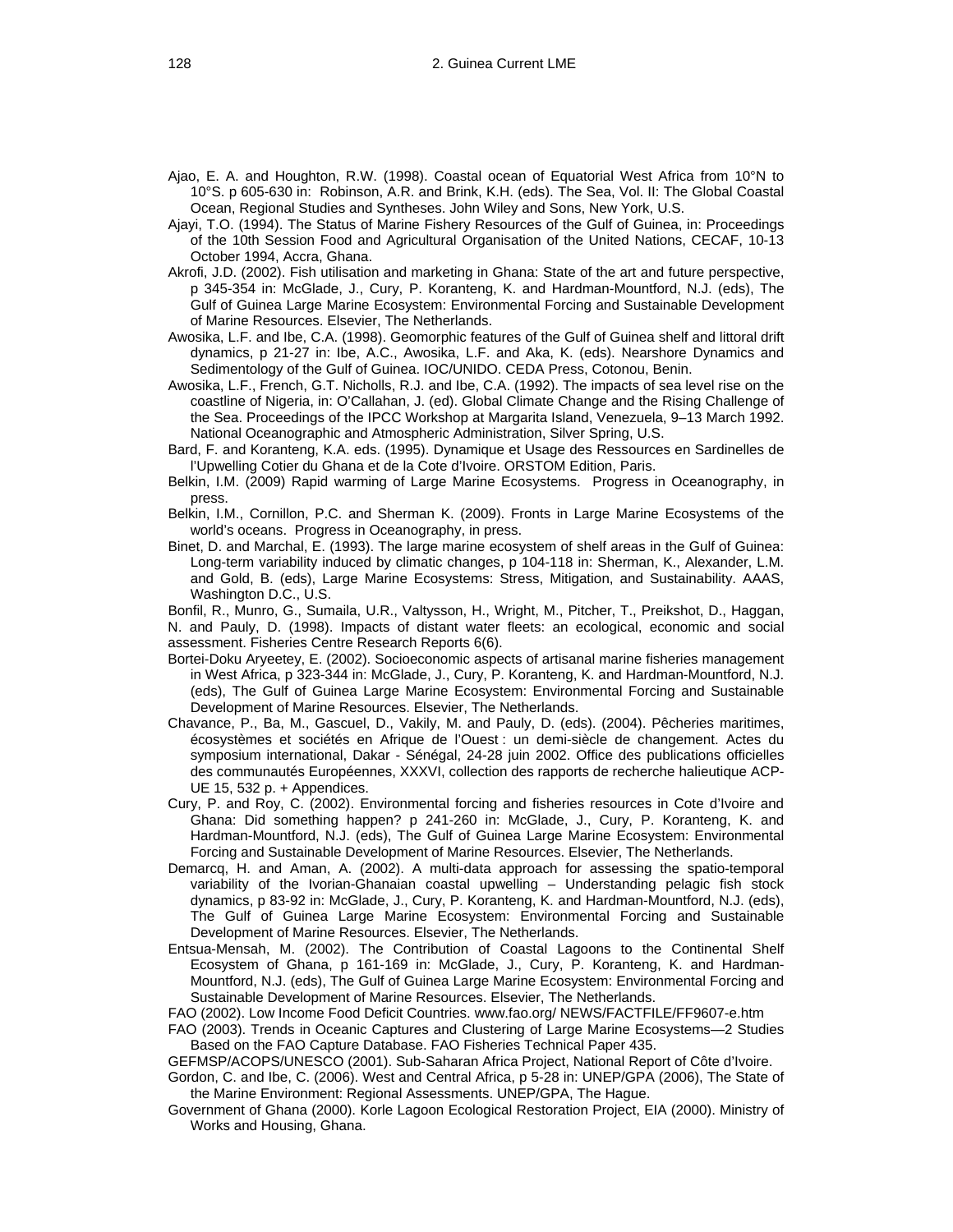- Hardman-Mountford, N.J. and McGlade, J.M. (2002). Variability of physical environmental processes in the Gulf of Guinea and implications for fisheries recruitment: An investigation using remotely sensed sea surface temperature, p 49-66 in: McGlade, J., Cury, P., Koranteng, K. and Hardman-Mountford, N.J. (eds), The Gulf of Guinea Large Marine Ecosystem: Environmental Forcing and Sustainable Development of Marine Resources. Elsevier, The Netherlands.
- Ibe, A.C. and Ojo, S.O. (1994). Implications of Expected Climate Change in the West and Central African Region: An Overview. UNEP Regional Seas Report and Studies 148.
- Ibe, C. and Sherman, K. (2002). The Gulf of Guinea Large Marine Ecosystem Project: Turning challenges into achievements. 27-39 in: McGlade J., P. Cury P., Koranteng, K. and Hardman-Mountford, N.J. (eds), The Gulf of Guinea Large Marine Ecosystem: Environmental Forcing and Sustainable Development of Marine Resources. Elsevier, The Netherlands.
- IPCC (2001). Climate Change 2001: The Scientific Basis. Contribution of Working Group I to the Third Assessment Report of the Intergovernmental Panel on Climate Change. Cambridge University Press, Cambridge, U.K. and New York, U.S.
- IUCN (2002). The World Conservation Union Red List. www.redlist.org/
- Kaczynski, V.M, and Fluharty, D.L. (2002) European policies in West Africa: who benefits from fisheries agreements? Marine Policy 26: 75–93.
- Koranteng, K.A. and D. Pauly. (2004). Long term trends in demersal fishery resources of Ghana in response to fishing pressure. p. 243-252. In: P. Chavance, M. Ba, D. Gascuel, M. Vakily et D. Pauly (Editors). Pêcheries maritimes, écosystèmes et sociétés en Afrique de l'Ouest : un demisiècle de changement. Actes du symposium international, Dakar - Sénégal, 24-28 juin 2002. Office des publications officielles des communautés Européennes, XXXVI, collection des rapports de recherche halieutique ACP-UE 15.
- Koranteng, K.A. (2002). Status of demersal fishery resources on the inner continental shelf off Ghana. 261- 274 in: McGlade, J., P. Cury, K. Koranteng and N.J. Hardman-Mountford,eds. The Gulf of Guinea Large Marine Ecosystem: Environmental Forcing and Sustainable Development of Marine Resources. Elsevier, The Netherlands.
- Koranteng, K.A. and McGlade, J.M. (2002). Physico-chemical changes in continental shelf waters of the Gulf of Guinea and possible impacts on resource variability. 93-102 in: McGlade, J., Cury, P., Koranteng, K. and Hardman-Mountford, N.J. (eds), The Gulf of Guinea Large Marine Ecosystem: Environmental Forcing and Sustainable Development of Marine Resources. Elsevier, The Netherlands.
- Koranteng, K.A. (2001). Structure and dynamics of demersal assemblages on the continental shelf and upper slope off Ghana, West Africa. Marine Ecology Progress Series 220:1-12.
- Koranteng, K.A. (1998). The Impacts of Environmental Forcing on the Dynamics of Demersal Fishery Resources of Ghana. Ph.D. Thesis, University of Warwick, Warwick, U.K.
- Koranteng, K.A., McGlade, J.M. and Samb, B. (1996). A Review of the Canary Current and Guinea Current Large Marine Ecosystems, p 61-83 in: ACP-EU Fisheries Research Report 2.
- Macintosh, D.J. and Ashton, E.C. (2002). A Review of Mangrove Biodiversity Conservation and Management. Final Report, Centre for Tropical Ecosystem Research. University of Aarhus, Denmark.
- McGlade, J., Cury, P., Koranteng, K. and Hardman-Mountford, N.J., eds. (2002). The Gulf of Guinea Large Marine Ecosystem: Environmental Forcing and Sustainable Development of Marine Resources. Elsevier, The Netherlands.
- Mensah, M.A. and Quaatey, S.N.K. (2002). An overview of fishery resources and fishery research in the Gulf of Guinea. 227-239 in: J. McGlade, Cury, P., Koranteng, K. and Hardman-Mountford, N.J. (eds), The Gulf of Guinea Large Marine Ecosystem: Environmental Forcing and Sustainable Development of Marine Resources. Elsevier, The Netherlands.
- ORNL (2003). Landscan 2002. Oak Ridge National Laboratory. http://www.ornl.gov/gist/
- Pauly, D. and Christensen, V. (1995). Primary production required to sustain global fisheries. Nature 374: 255-257.
- Pauly, D. and Watson, R. (2005). Background and interpretation of the 'Marine Trophic Index' as a measure of biodiversity. Philosophical Transactions of the Royal Society: Biological Sciences 360: 415-423.
- Pauly, D., Christensen, V., Dalsgaard, J., Froese R. and Torres, F.C. Jr. (1998). Fishing down marine food webs. Science 279: 860-863.
- Portmann, J.E., Biney, C., Ibe, A.C. and Zabi, S. (1989). State of the Marine Environment: West and Central African Region. UNEP Regional Seas Reports and Studies 108.